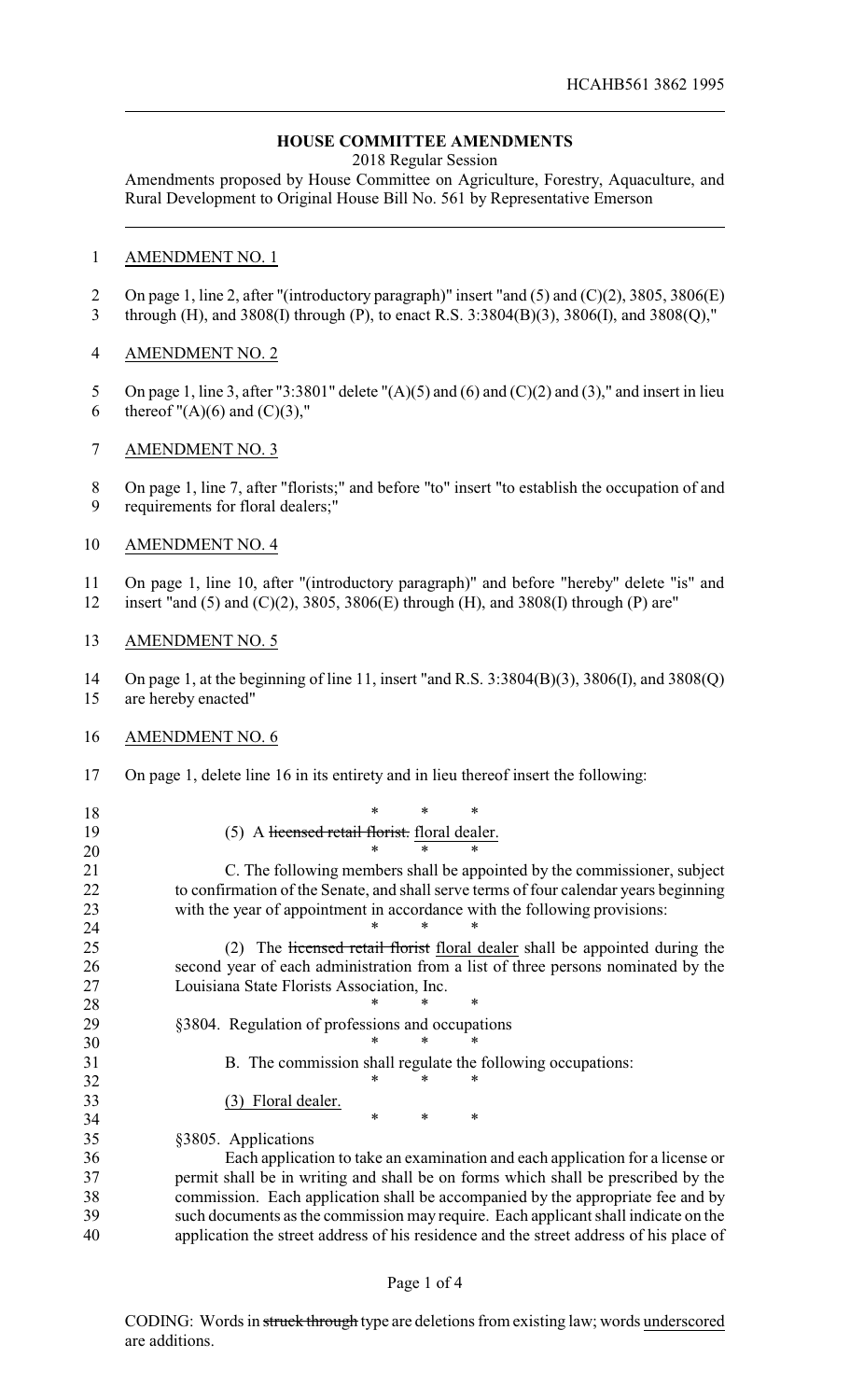business. If the residence or place of business does not have a street address, the applicant shall provide sufficient information to establish the physical location of the residence or place of business. Each applicant for a nursery stock dealer's permit 4 dealer, or a cut flower dealer's dealer, or floral dealer permit shall have an identifying sales tax number issued by the secretary of revenue and taxation and shall indicate that number on the application.

7 \* \* \* \*

 §3806. Fees \* \* \* E. The permit fee for each floral dealer's permit which is issued or renewed 11 by the commissioner shall not be less than seventy dollars nor more than one hundred forty dollars per permit. **E.** F. In addition to the fees provided for in Subsections B, C, and D, and E of this Section, each applicant who applies for the renewal of a license or permit more than fifteen working days after his license or permit has expired shall pay a late fee of twenty-five dollars for each late application. 17 F. G. The fees established in this Section shall not be refundable except under such conditions as the commission may establish. 19 <del>G.</del> H. (1) All assessments, fees, penalties, and all other funds received under the provisions of this Chapter, subject to the exceptions contained in Article VII, Section 9 of the Constitution of Louisiana, shall be deposited immediately upon receipt into the state treasury and shall be credited to the Bond Security and Redemption Fund. 24 (2) Out of the funds remaining in the Bond Security and Redemption Fund<br>25 after a sufficient amount is allocated from that fund to navall obligations secured by after a sufficient amount is allocated from that fund to pay all obligations secured by the full faith and credit of the state which become due and payable within any fiscal year, the treasurer, prior to placing the remaining funds in the state general fund, shall pay an amount equal to the total amount of funds paid into the state treasury under the provisions of this Chapter into a special fund which is hereby created in the state treasury and designated as the Horticulture and Quarantine Fund. (3) All unexpended and unencumbered monies in the fund at the end of the fiscal year shall remain in the fund. The state treasurer shall invest monies in the fund in the same manner as monies in the state general fund. All interest earned on monies from the fund invested by the state treasurer shall be deposited in the fund. (4) Subject to appropriation, the monies in the fund shall be used for the following purposes: (a) To provide for the expenses of the program established by this Chapter and the expenses of the office of agricultural and environmental sciences, as determined by the commissioner. (b) To fund any and all costs related to the purposes of this Chapter and to carrying out the powers and duties granted the commission and the commissioner under this Chapter. 43 H. I. The commission is authorized to promulgate rules and regulations, in accordance with the Administrative Procedure Act, necessary to implement the provisions of this Section. 46 \* \* \* \* \* §3808. Terms and conditions of licenses and permits 48 \* \* \* \* 49 I. A cut flower dealer's permit authorizes the holder to do any of the following: (1) Sell sell cut flowers either singly or in bunches, or both. However, the holder of a cut flower permit may not sell cut flowers within three hundred feet of 53 the place of business of another person engaged in the profession of retail florist.<br>54 cocupation of floral dealer. occupation of floral dealer. (2) Operate under that permit a vending machine for the sale of cut flowers and floral design in accordance with the provisions of this Chapter and the rules and regulations adopted pursuant to this Chapter, if the holder is engaged in the profession of retail florist.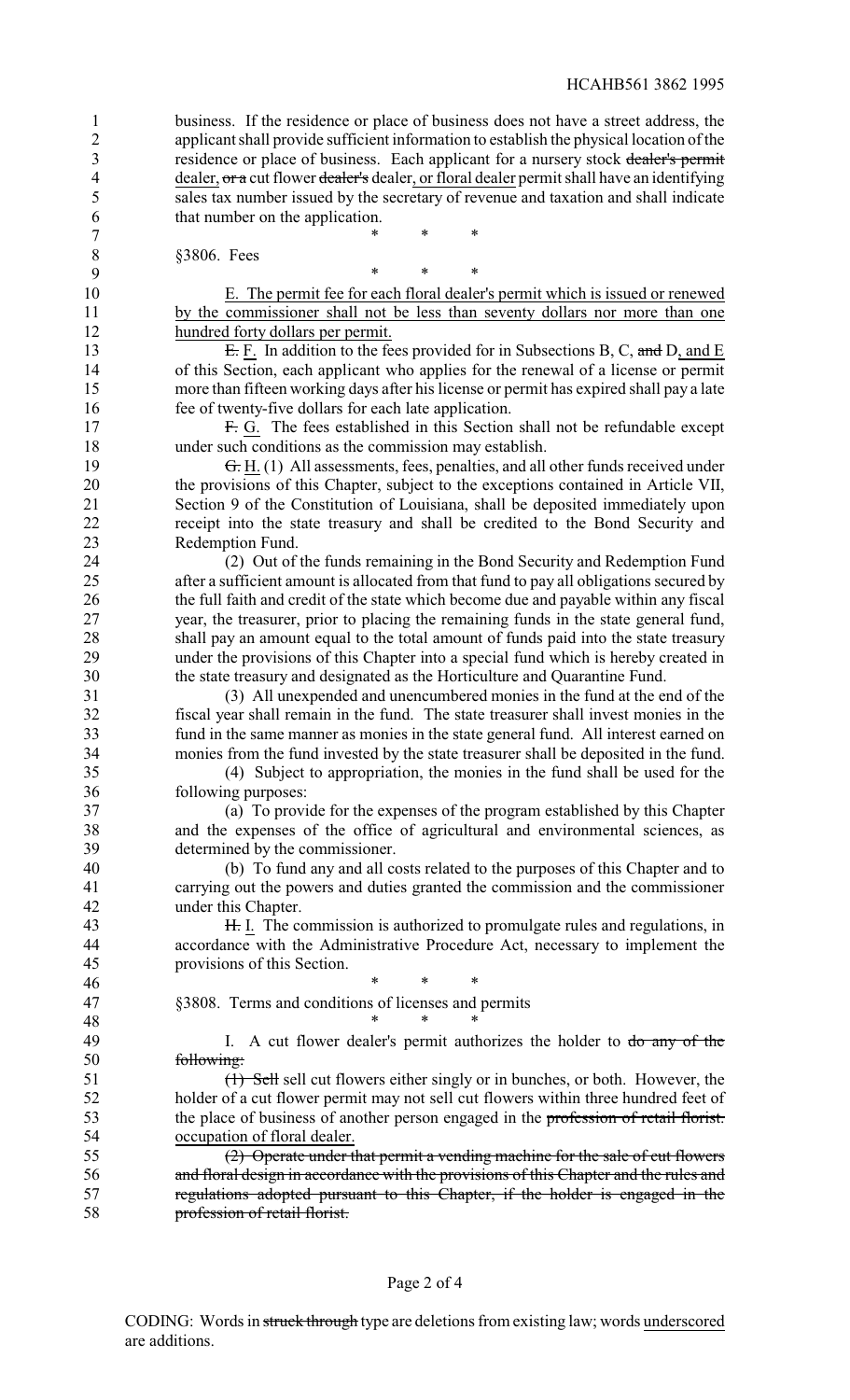| 1                        | J. A floral dealer's permit authorizes the holder to sell cut flowers and                |
|--------------------------|------------------------------------------------------------------------------------------|
| $\overline{2}$           | ornamental plants in pots. Each person engaged in the occupation of floral dealer        |
| 3                        | may operate a vending machine at a location remote from the individual's place of        |
|                          |                                                                                          |
| $\overline{\mathcal{A}}$ | business for the sale of cut flowers, subject to all of the following requirements:      |
| 5                        | (1) No permittee shall operate more than five vending machines at any time.              |
| 6                        | The permittee shall obtain a floral dealer's permit for each vending<br>(2)              |
| $\tau$                   | machine.                                                                                 |
| $8\,$                    | (3) The cut flowers sold from the vending machine shall be inspected at the              |
| 9                        | owner's place of business prior to placement in the vending machine.                     |
| 10                       | (4) The vending machine is monitored in person or electronically by an                   |
|                          |                                                                                          |
| 11                       | employee of the business at least once each business day and serviced as needed.         |
| 12                       | (5) The permittee shall not operate vending machines outside the parish more             |
| 13                       | than twenty-five miles beyond their place of business.                                   |
| 14                       | <b>H.</b> K. Each person issued a permit under pursuant to the provisions of this        |
| 15                       | Chapter shall meet the occupational standards determined by the commission for           |
| 16                       | each occupation and shall notify the commission of each change in the address of the     |
| 17                       | permit holder.                                                                           |
| 18                       | K. L. Each person who holds a valid Louisiana Nursery Certificate Permit                 |
|                          |                                                                                          |
| 19                       | may use that permit in lieu of a nursery stock dealer's permit, or a cut flower dealer's |
| 20                       | permit, or both, at any one outlet.                                                      |
| 21                       | E. M. Each nursery stock dealer and cut flower dealer shall secure an                    |
| 22                       | appropriate permit for each outlet operated by the dealer.                               |
| 23                       | M. N. Each license and permit issued under pursuant to the provisions of this            |
| 24                       | Chapter shall expire on January thirty-first of each year and may be renewed in          |
| 25                       | accordance with rules adopted by the commission.                                         |
|                          |                                                                                          |
| 26                       | N. O. Each holder of a license or permit issued under pursuant to the                    |
| 27                       | provisions of this Chapter shall present such license or permit upon demand of any       |
| 28                       | authorized agent of the horticulture commission.                                         |
| 29                       | $\Theta$ . P. Utility arborists shall be subject to the following provisions:            |
| 30                       | (1) A utility arborist's license authorizes the holder thereof to recommend or           |
| 31                       | execute the removal of trees or portions of trees along utility rights of way.           |
| 32                       | (2) For license renewal, each utility arborist is required to attend a continuing        |
|                          |                                                                                          |
| 33                       | training seminar as determined by rule by the commission.                                |
| 34                       | P. Q. Landscape irrigation contractors shall be subject to the following                 |
| 35                       | provisions:                                                                              |
| 36                       | (1) Notwithstanding any other law to the contrary, a landscape irrigation                |
| 37                       | contractor's license authorizes the holder to construct, install, connect, repair,       |
| 38                       | maintain, improve, or alter any portion of a landscape irrigation system, including      |
| 39                       |                                                                                          |
|                          | the required wiring within that system, and to install and connect the landscape         |
| 40                       | irrigation system to the required power supply and to a public or private water supply   |
| 41                       | system.                                                                                  |
| 42                       | (2) For license renewal, each landscape irrigation contractor shall obtain               |
| 43                       | continuing training as determined by rule of the commission.                             |
| 44                       | (3) He shall request and be issued any necessary permits from any governing              |
| 45                       | authority.                                                                               |
| 46                       |                                                                                          |
|                          | (4) Prior to connecting to a public or private water supply system, a licensed           |
| 47                       | landscape irrigation contractor shall obtain a water supply protection specialist        |
| 48                       | endorsement from the State Plumbing Board. The State Plumbing Board shall issue          |
| 49                       | a special endorsement of a water supply protection specialist to any licensed            |
| 50                       | landscape irrigation contractor who completes the training required by the State         |
| 51                       | Plumbing Board as provided for in R.S. 37:1368(H)(1); however, neither a                 |
| 52                       | journeyman plumber's license nor a master plumber's license shall be required.           |
|                          |                                                                                          |
| 53                       | (5) Backflow prevention devices shall be installed in accordance with the                |
| 54                       | provisions of Part XIV of the Louisiana State Sanitary Code by a person holding a        |
| 55                       | water supply protection specialist endorsement.                                          |
| 56                       | (6) Nothing in this Subsection shall permit any licensed landscape irrigation            |
| 57                       | contractor to perform any electrical or plumbing services not provided for in this       |
| 58                       | Subsection, for which a license is required from any other regulatory board. Nothing     |
| 59                       | in this Subsection shall prohibit a licensed electrician or plumber from providing       |
|                          |                                                                                          |